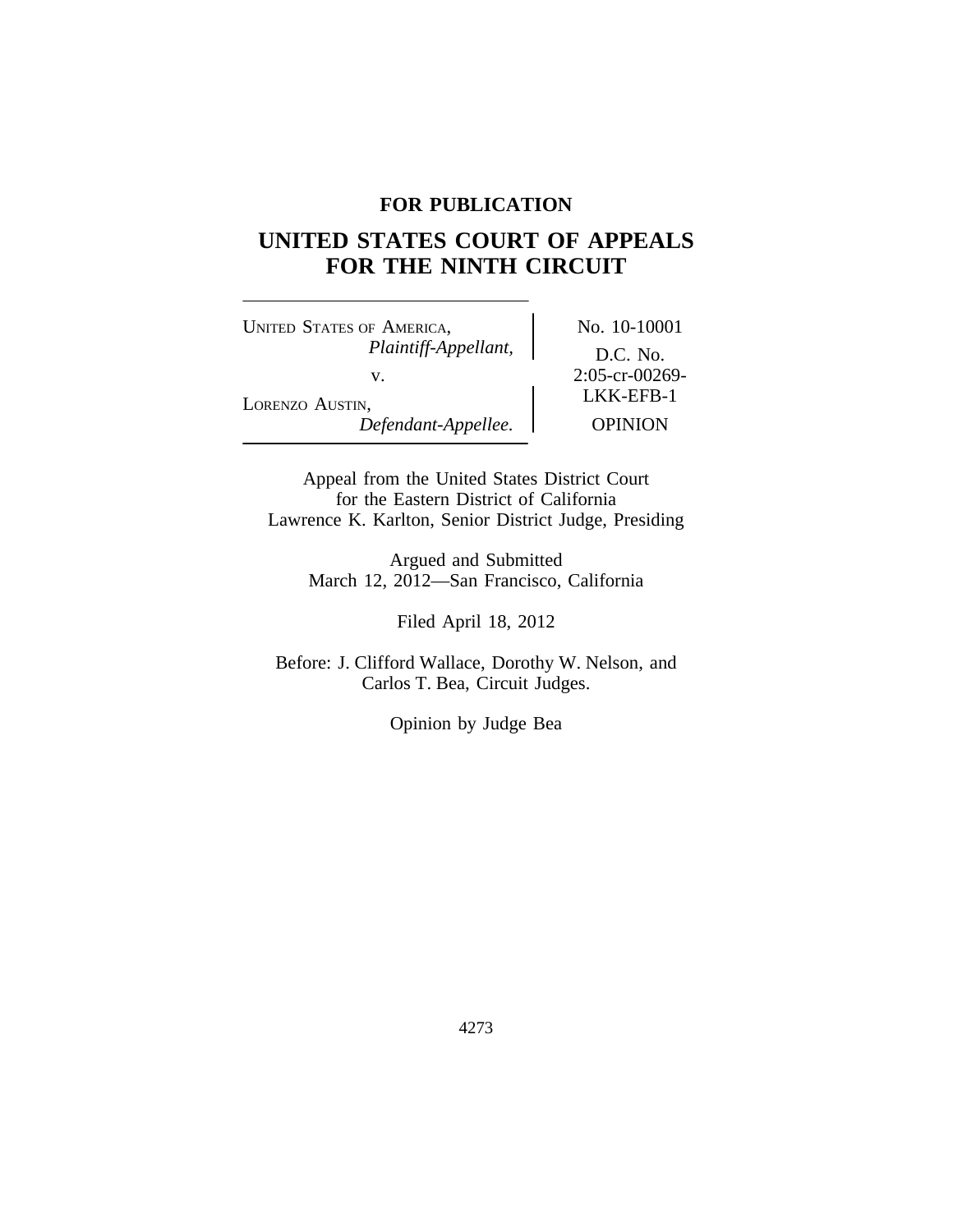## **COUNSEL**

Benjamin B. Wagner, United States Attorney, Samuel Wong, Assistant United States Attorney, Sacramento, California, for the plaintiff-appellant.

Daniel J. Broderick, Federal Defender, David M. Porter, Assistant Federal Defender, Sacramento, California, for the defendant-appellee.

## **OPINION**

BEA, Circuit Judge:

Lorenzo Austin was sentenced to a seventeen-year prison term pursuant to a plea agreement. Two years later, Austin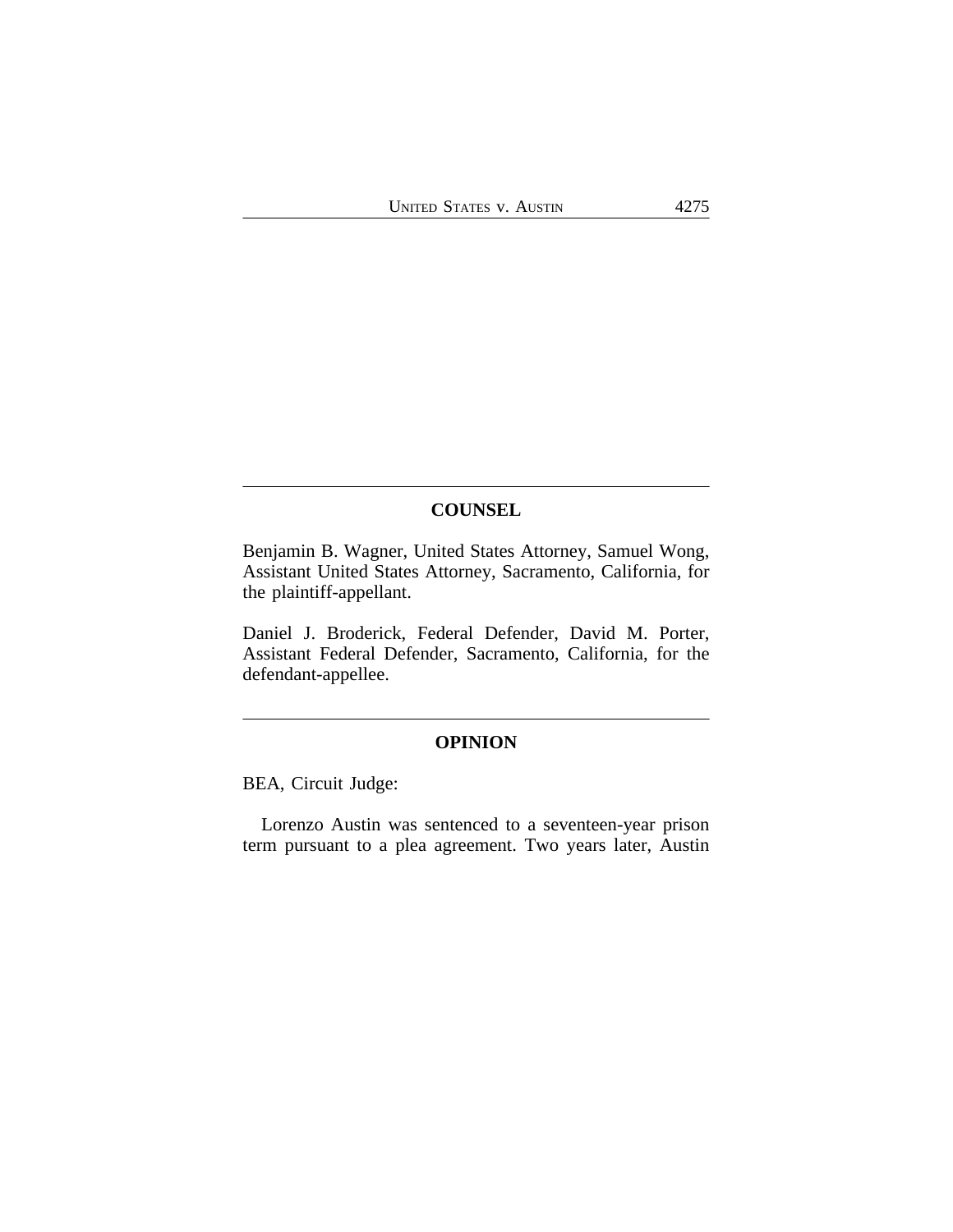filed a motion to reduce his sentence under 18 U.S.C.  $\S$  3582(c)(2), which the district court granted. While this case was pending, the United States Supreme Court decided *Freeman v. United States*, 131 S. Ct. 2685 (2011). We conclude that Justice Sotomayor's concurrence in *Freeman* controls this case because Austin's plea agreement was a Federal Rule of Criminal Procedure  $11(c)(1)(C)$  plea agreement ("(C) agreement"). Applying her opinion, we hold that the district court lacked jurisdiction to reduce Austin's sentence because the imposed seventeen-year sentence was "based on" the parties' plea agreement and not on "a sentencing range that has subsequently been lowered by the Sentencing Commission." § 3582(c)(2); *see Freeman*, 131 S. Ct. at 2697-98 (Sotomayor, J., concurring).

I.

In 2005, Austin was charged by indictment with possession with intent to distribute 50 grams or more of cocaine base in violation of 21 U.S.C.  $\S 841(a)(1)$ ; possession of a firearm in furtherance of a drug trafficking crime in violation of 18 U.S.C. §  $924(c)(1)(A)(i)$ ; and being a felon in possession of a firearm in violation of 18 U.S.C.  $\S 922(g)(1)$ . The government also filed an information charging Austin of having been previously convicted of a felony drug offense. Austin entered into a written plea agreement signed by Austin and the attorneys representing both sides. In the agreement, Austin agreed to plead guilty to violating  $\S 841(a)(1)$  (drug possession with intent to distribute) and  $\S 924(c)(1)(A)(i)$  (firearm possession in furtherance of a drug trafficking crime). In exchange, the government agreed to dismiss the  $\S 922(g)(1)$  (felon in possession of firearm) charge and to move to strike the information. The plea agreement further stipulated that both parties agreed to recommend a seventeen-year sentence to the district judge. It also provided that it would be "null and void" if the court did not accept Austin's guilty pleas or failed to sentence Austin to the agreed-to seventeen-year prison term. On January 23, 2007, the district court entered judgment pursuant to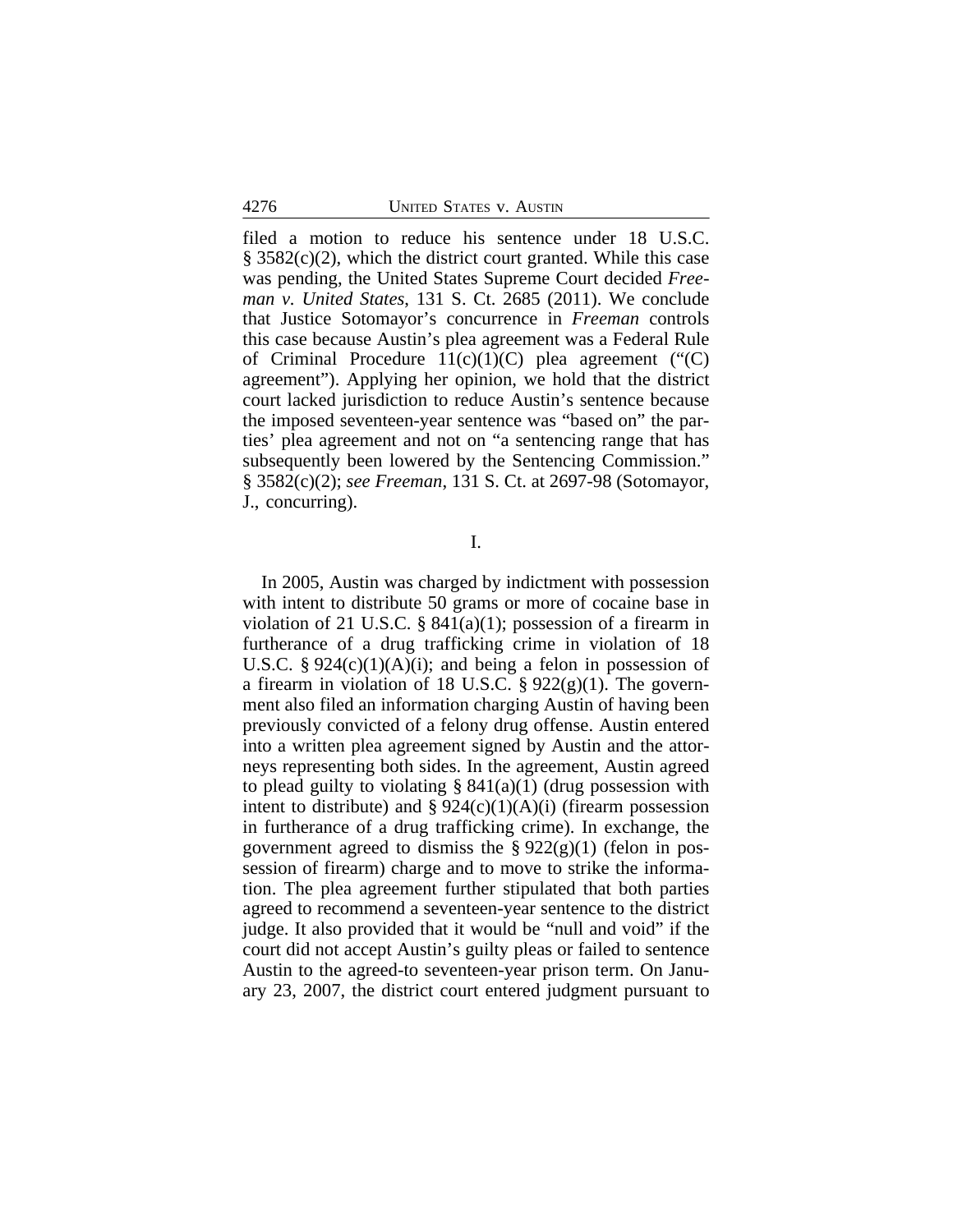the plea agreement and sentenced Austin to the agreed-to seventeen-year prison term.

On January 27, 2009, Austin filed a motion with the district court to reduce his sentence pursuant to 18 U.S.C.  $§ 3582(c)(2);$  the government opposed the motion. The district court granted the motion holding that Austin's sentence was "based on" a sentencing range that had been subsequently lowered by the Sentencing Commission. The district court reduced Austin's sentence from seventeen years to fifteen years. The government appealed the district court's order granting Austin's § 3582(c)(2) motion. We reverse.

#### II.

"We review *de novo* whether a district court has jurisdiction to resentence a defendant under 18 U.S.C. § 3582[(c)(2)]." *United States v. Leniear*, 574 F.3d 668, 672 (9th Cir. 2009) (citation omitted). Once jurisdiction is established, however, the district court's decision whether to reduce a sentence under §  $3582(c)(2)$  is reviewed for abuse of discretion. *United States v. Colson*, 573 F.3d 915, 916 (9th Cir. 2009).

#### III.

**[1]** In general, federal courts lack jurisdiction to "modify a term of imprisonment once it has been imposed." § 3582(c). However,  $\S 3582(c)(2)$  provides a narrow exception:

[I]n the case of a defendant who has been sentenced to a term of imprisonment *based on* a sentencing range that has subsequently been lowered by the Sentencing Commission . . . the court may reduce the term of imprisonment, after considering the factors set forth in section 3553(a) to the extent that they are applicable, if such a reduction is consistent with applicable policy statements . . . .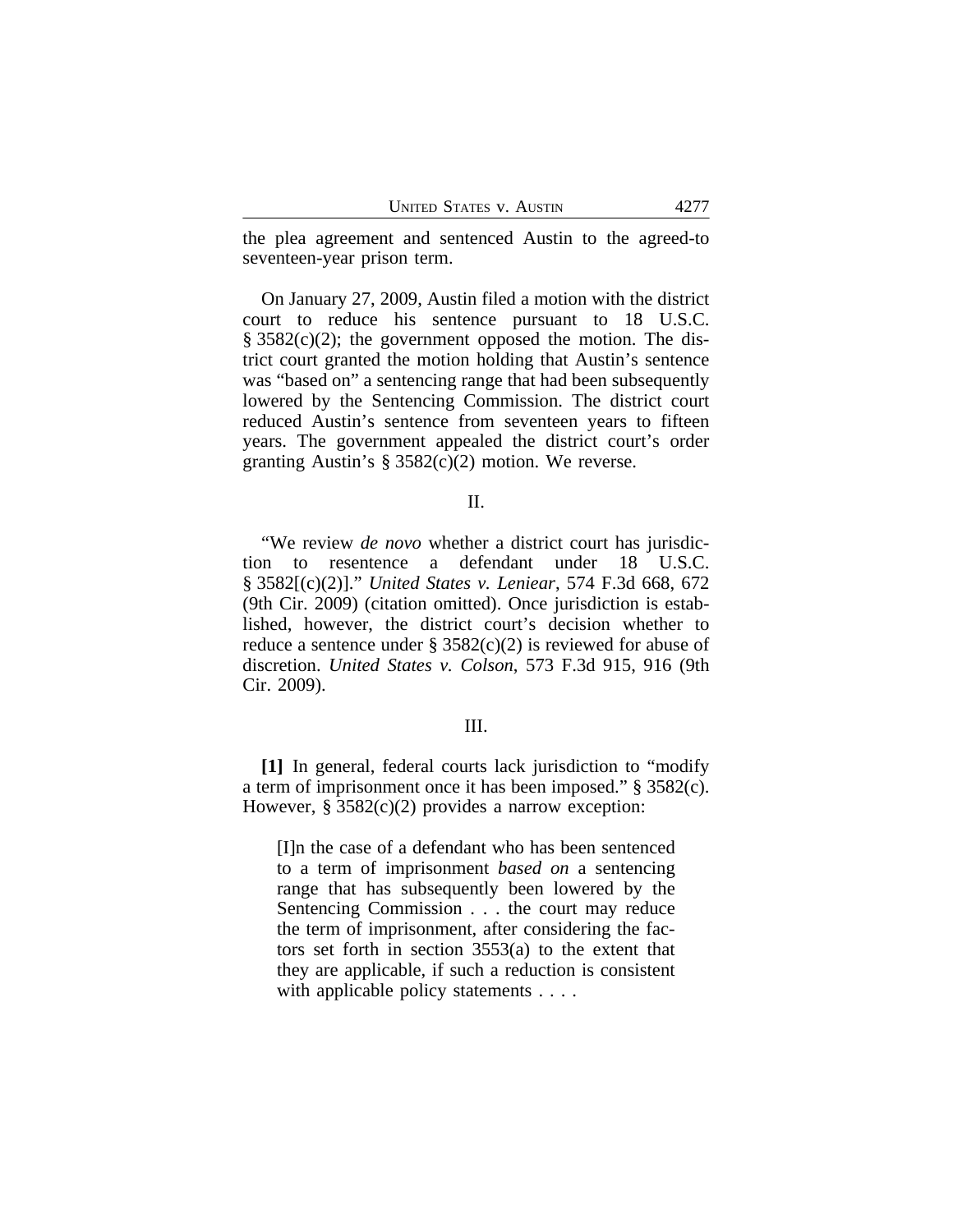## $§ 3582(c)(2)$  (emphasis added).

In a fragmented opinion, the United States Supreme Court recently addressed the application of  $\S 3582(c)(2)$  to sentences imposed pursuant to a (C) agreement. The issue before the Court was whether a sentence imposed pursuant to a (C) agreement can be nevertheless "based on" a sentencing range within the meaning of  $\S 3582(c)(2)$ .<sup>1</sup> If not, then any sentence imposed pursuant to such an agreement would be ineligible for a  $\S 3582(c)(2)$  sentence reduction.

**[2]** This issue arises because of the binding nature of (C) agreements and their corresponding procedural requirements. (C) agreements are one of the three types of plea agreements specified by Rule  $11(c)(1)$ .<sup>2</sup> Under a (C) agreement, if the defendant pleads guilty, the government may "agree that a specific sentence or sentencing range is the appropriate disposition of the case," and "such a recommendation or request binds the court once the court accepts the plea agreement." Fed. R. Crim. P. 11(c)(1)(C). Additionally, a court considering a (C) agreement may only "accept the agreement, reject it, or defer a decision until the court has reviewed the presentence report." Rule  $11(c)(3)(A)$ . If the court accepts the agreement, "the agreed disposition will be included in the judgment." Rule  $11(c)(4)$ . If the court rejects it, the defendant must be advised that "the court is not required to follow the

**<sup>1</sup>** In *United States v. Bride*, 581 F.3d 888, 891 n.5 (9th Cir. 2009), we declined to reach this issue.

<sup>&</sup>lt;sup>2</sup>The Advisory Committee Notes state that former "Rule 11(e)(1) specifies three types of plea agreements, namely, those in which the attorney for the government might [¶ ] (A) move for dismissal of other charges; or [¶ ] (B) make a recommendation, or agree not to oppose the defendant's request, for a particular sentence, with the understanding that such a recommendation or request shall not be binding upon the court; or  $\P$   $\Box$  (C) agree that a specific sentence is the appropriate disposition of the case." Fed. R. Crim. P. 11 advisory committee's notes (1979 Amendments), 18 U.S.C. app. Fed. R. Crim. P. 11 (2006 ed.) (In 2002, Rule 11 was reorganized and old subdivision  $(e)(1)$  is now found at subdivision  $(c)(1)$ .).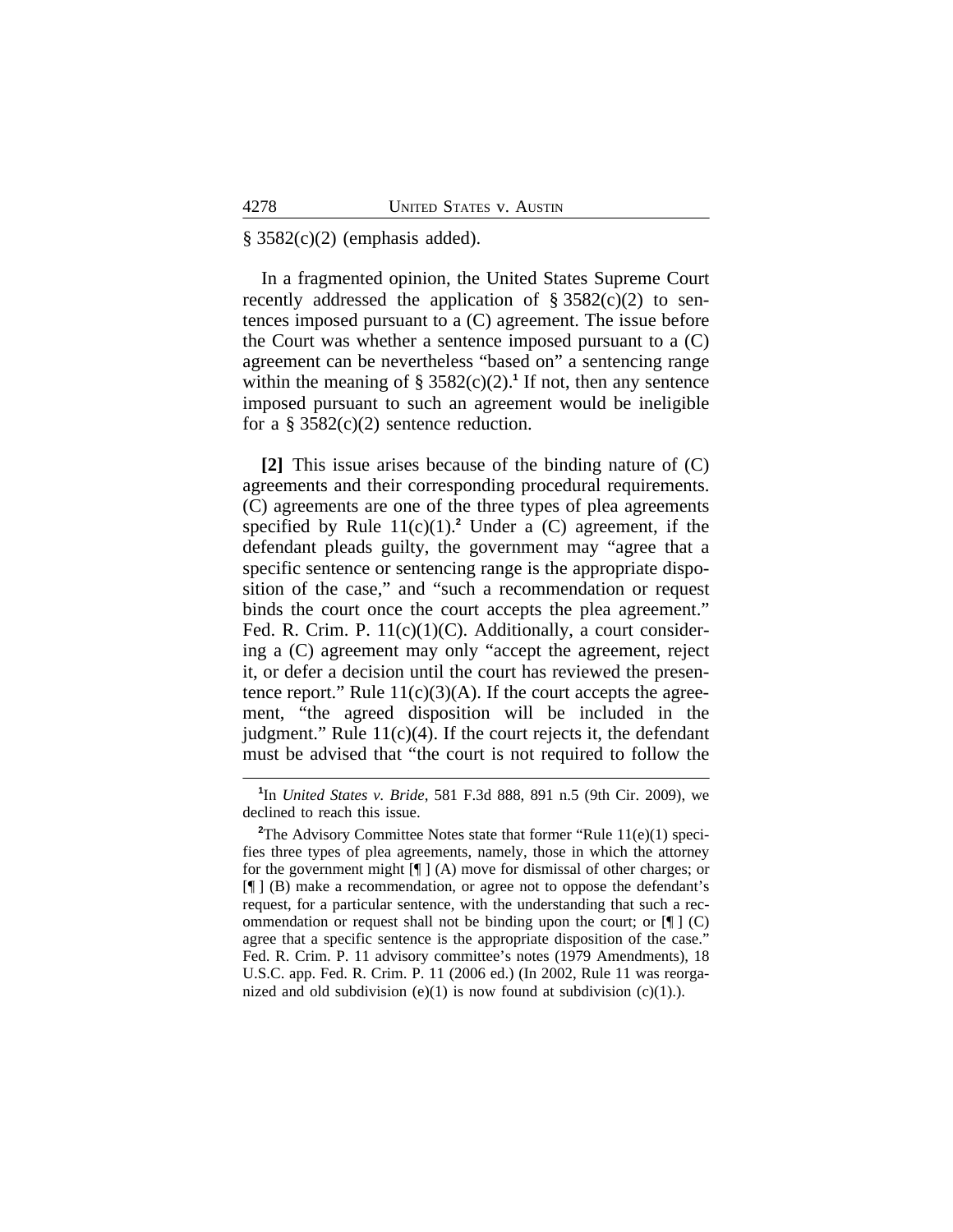plea agreement" and must be given "an opportunity to withdraw the plea." Rule  $11(c)(5)(B)$ .

In *Freeman*, a four-justice plurality and Justice Sotomayor, concurring in the judgment, concluded that a sentence imposed pursuant to a (C) agreement does not preclude eligibility for § 3582(c)(2) relief. *Freeman*, 131 S. Ct. at 2693 (plurality opinion); *id.* at 2695 (Sotomayor, J., concurring). Justice Sotomayor's concurrence is the controlling opinion because it reached this conclusion on the "narrowest grounds." *See Marks v. United States*, 430 U.S. 188, 193 (1977).**<sup>3</sup>**

Justice Sotomayor reasoned that the binding nature of a (C) agreement makes the agreement itself the "foundation for the term of imprisonment to which the defendant is sentenced." *Freeman*, 131 S. Ct. at 2696 (Sotomayor, J., concurring). Accordingly, the term of imprisonment imposed pursuant to a (C) agreement is "dictated by the terms of the agreement entered into by the parties, not the judge's [Sentencing] Guidelines calculation." *Id.* Thus, she concluded that "the term of imprisonment . . . is, for purposes of  $\S 3582(c)(2)$ , 'based on' the agreement itself," and "the mere fact that the parties . . . may have considered the Guidelines in the course of their negotiations does not empower the court under  $\S$  3582(c)(2) to reduce the term of imprisonment they ultimately agreed upon." *Id.* at 2696-97. In general, this would bar a defendant whose sentence was imposed pursuant to a (C) agreement from seeking a sentence reduction under § 3582(c)(2). But Justice Sotomayor carved out two exceptions where a sentence imposed pursuant to a (C) agreement is nevertheless "based on" a Sentencing Guidelines range. *Id.* at 2697-98.

**<sup>3</sup>**Three other circuits agree that Justice Sotomayor's concurrence controls. *See United States v. Rivera-Martinez*, 665 F.3d 344, 348 (1st Cir. 2011); *United States v. Smith*, 658 F.3d 608, 611 (6th Cir. 2011); *United States v. Brown*, 653 F.3d 337, 340 & n.1 (4th Cir. 2011).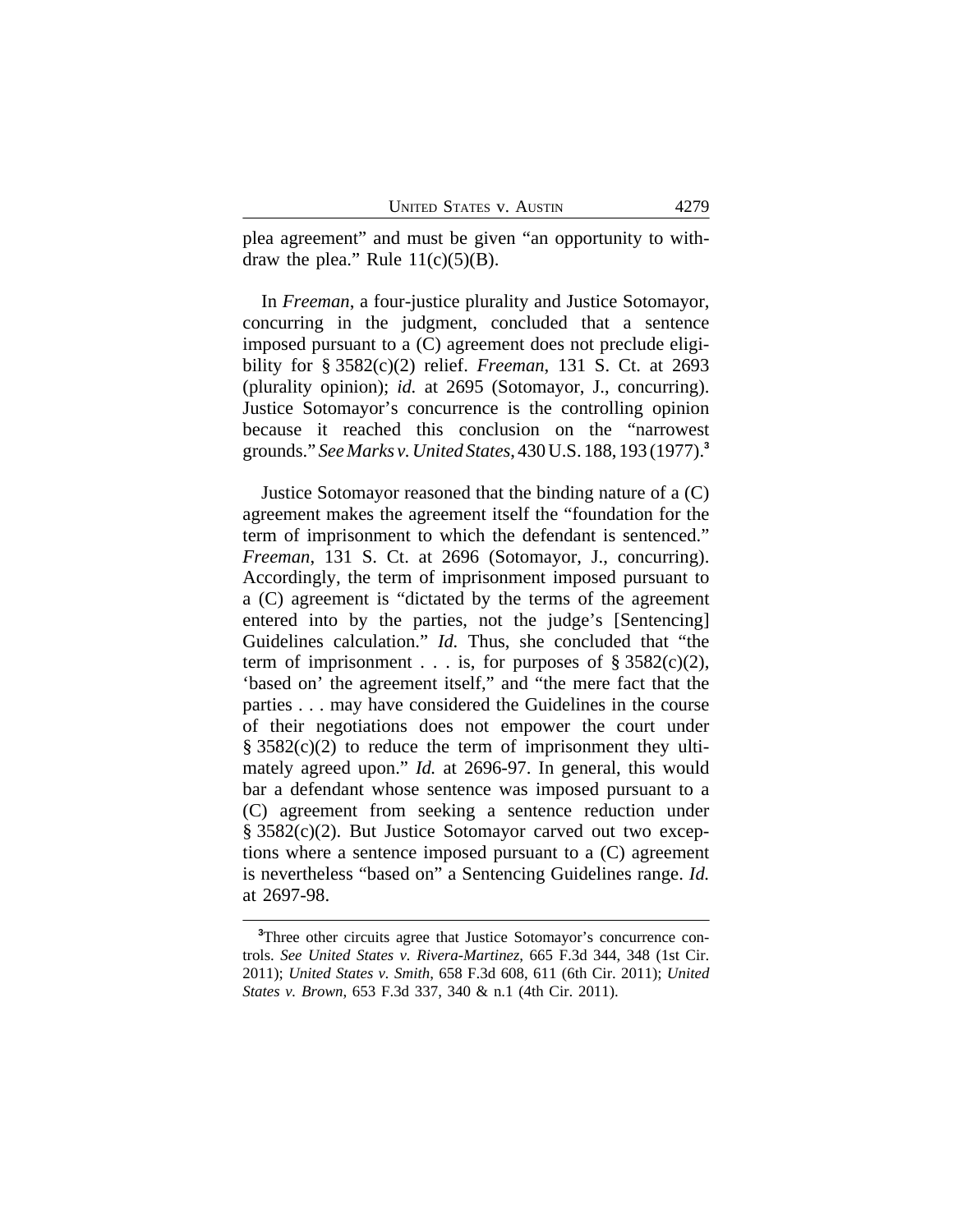The first exception is when a (C) agreement itself "call[s] for the defendant to be sentenced within a particular Guidelines sentencing range," which the court then accepts. *Id.* at 2697. This exception does not apply here because Austin's plea agreement contained a specific term and makes no mention of a particular sentencing range.

**[3]** The second exception, which Austin argues is applicable here, provides:

[A] plea agreement might provide for a specific term of imprisonment—such as a number of months—but also make clear that the basis for the specified term is a Guidelines sentencing range applicable to the offense to which the defendant pleaded guilty. As long as that sentencing range is *evident from* the agreement itself, for purposes of  $\S 3582(c)(2)$  the term of imprisonment imposed by the court in accordance with that agreement is "based on" that range. Therefore, when a (C) agreement *expressly uses* a Guidelines sentencing range to establish the term of imprisonment, and that range is subsequently lowered by the Commission, the defendant is eligible for sentence reduction under  $\S 3582(c)(2)$ .

#### *Id.* at 2697-98 (emphasis added).

Application of this standard in *Freeman* itself is illustrative. The plea agreement in *Freeman* stated that "Freeman 'agrees to have his sentence determined pursuant to the Sentencing Guidelines,' . . . and that 106 months is the total term of imprisonment to be imposed." *Id.* at 2699. The agreement anticipated that Freeman would face 60 months for his guilty plea to possessing a firearm in furtherance of a drugtrafficking crime under 18 U.S.C.  $\S 924(c)(1)(A)$ , which was the mandatory minimum sentence and was to be served consecutively to any other sentence imposed. *Id.* The agreement also "set[ ] Freeman's offense level at 19, as determined by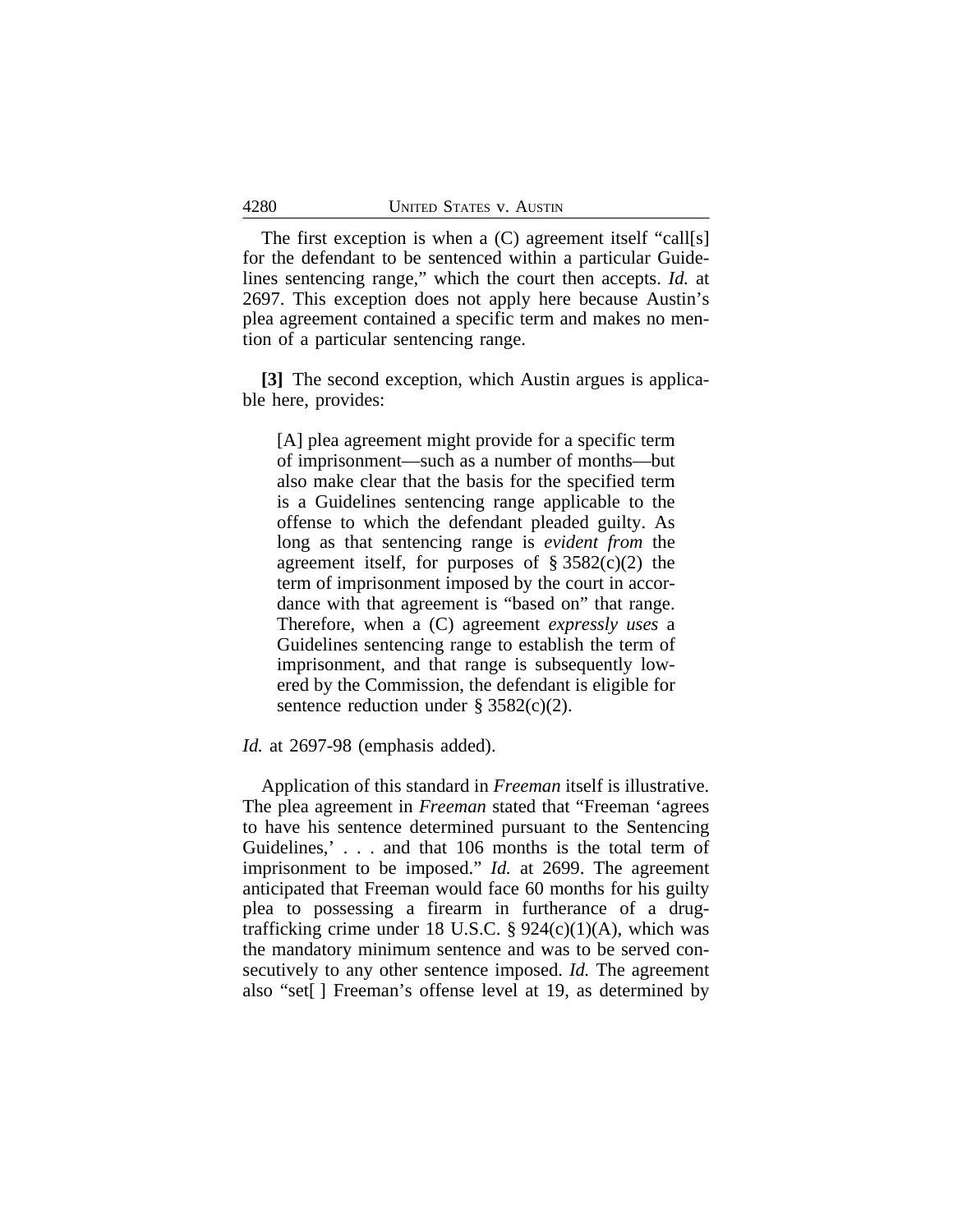| 4281                           |
|--------------------------------|
| <b>UNITED STATES V. AUSTIN</b> |

the quantity of drugs and his acceptance of responsibility, and state[d] that the parties anticipate a criminal history category of IV." *Id.* Justice Sotomayor then applied the Sentencing Guidelines to this information to produce a sentencing range of 46 to 57 months for Freeman's non-firearm crimes, including possessing with intent to distribute cocaine base. *Id.* From this result, she concluded that it was "evident that Freeman's agreement employed the 46-month figure at the bottom end of [the] sentencing range, in combination with the 60-month mandatory minimum sentence under  $\S 924(c)(1)(A)$ , to establish his 106-month term." *Id.* at 2700. Therefore, Freeman's term of imprisonment was "based on" a Guidelines sentencing range. *Id.***<sup>4</sup>**

In this case, Austin first argues that the plea agreement entered into was not a (C) agreement and thus, *Freeman* does not apply. He argues that it was a Rule  $11(c)(1)(B)$  plea agreement ("(B) agreement") because the agreement states that the parties will "recommend" a seventeen-year sentence to the court.**<sup>5</sup>** We disagree. First, even under a (C) agreement, the Federal Rules of Criminal Procedure recognize that the agreed-to sentence is only a "recommendation or request" that

**<sup>4</sup>**Three other circuits have published opinions applying Justice Sotomayor's test to determine whether a defendant is eligible for sentence reduction under § 3258(c)(2). *See Rivera-Martinez*, 665 F.3d at 349-50 (1st Cir. 2011) (ineligible where plea agreement contained an offense level, but did not identify any Guidelines sentencing range nor a criminal history category); *Brown*, 653 F.3d at 338, 340 (4th Cir. 2011) (ineligible where plea agreement, although specifying a sentence range, "[did] not expressly use a Guidelines sentencing range"); *cf. Smith*, 658 F.3d at 613 (6th Cir. 2011) (eligible for sentence reduction where plea agreement had an attached worksheet detailing Guidelines sentencing calculations performed by the parties).

<sup>&</sup>lt;sup>5</sup>Rule 11(c)(1)(B) provides that if the defendant pleads guilty, the government may "recommend, or agree not to oppose the defendant's request, that a particular sentence or sentencing range is appropriate or that a particular provision of the Sentencing Guidelines, or policy statement, or sentencing factor does or does not apply," and "such a recommendation or request does not bind the court."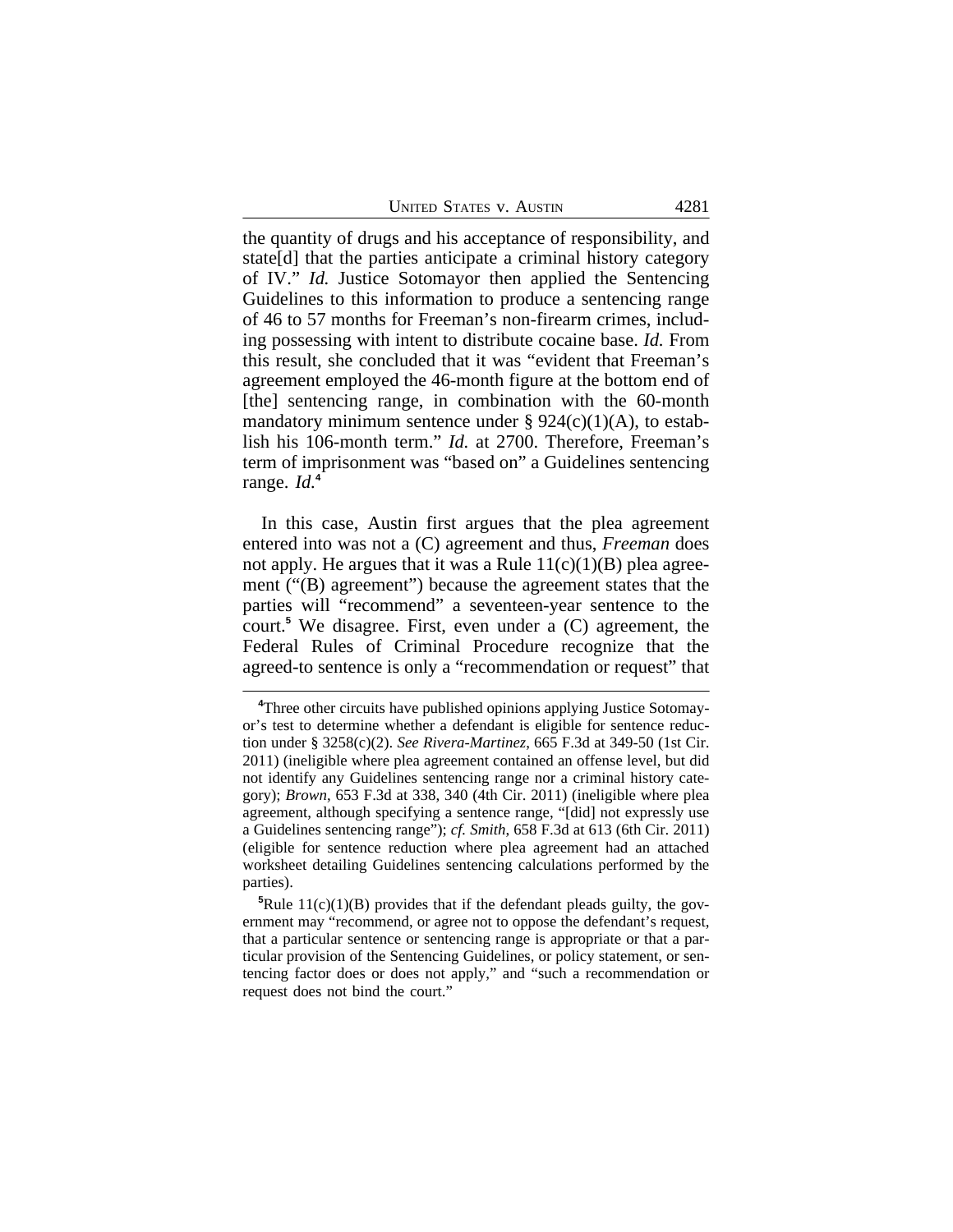the court may accept or reject. Rule  $11(c)(1)(C)$ ,  $(3)(A)$ . Therefore, the fact that the plea agreement uses the word "recommend" does not prove that the agreement was a (B) agreement. Additionally, Austin was not advised that he had no right to withdraw his guilty plea if the court rejected the recommendation, as required when a court accepts a (B) agreement. Rule 11(c)(3)(B).**<sup>6</sup>** Moreover, Austin's plea agreement provided that it would be "null and void" if the court failed to accept Austin's pleas or failed to sentence Austin to the agreed-to seventeen years. Although this language alone is not determinative, it evidences the parties' expressed intent to have Austin's pleas withdrawn in the event the court did not sentence him to seventeen years, which is consistent with a (C) agreement and inconsistent with a (B) agreement. Lastly, when the court accepts a (C) agreement, the court must inform the defendant that the "agreed disposition will be included in the judgment." Rule  $11(c)(4)$ . The parties here specifically requested that the judge "follow the plea agreement," which the court ultimately did, as is reflected in the judgment. For these reasons, we conclude Austin was sentenced pursuant to a (C) agreement, not a (B) agreement.

**[4]** We now turn to that agreement. Looking only to the terms of the agreement, they provide no indication of a particular Guidelines sentencing range applicable to Austin's offenses. The agreement simply provides for a specific term of seventeen years. Therefore, for Austin to be eligible for a sentence reduction, he would have to qualify under the second

<sup>&</sup>lt;sup>6</sup>Rule 11(c)(3)(B) provides: "To the extent the plea agreement is [a (B) agreement], the court must advise the defendant that [he] has no right to withdraw the plea if the court does not follow the recommendation or request." In comparison, Rule  $11(c)(3)(A)$  provides: "To the extent that the plea agreement is a  $[(C)$  agreement], the court may accept the agreement, reject it, or defer a decision until the court has reviewed the presentence report." If the court rejects a (C) agreement, the court "must" advise the defendant "on the record and in open court" that "the court is not required to follow the plea agreement and give the defendant an opportunity to withdraw the plea." Rule  $11(c)(5)$ .